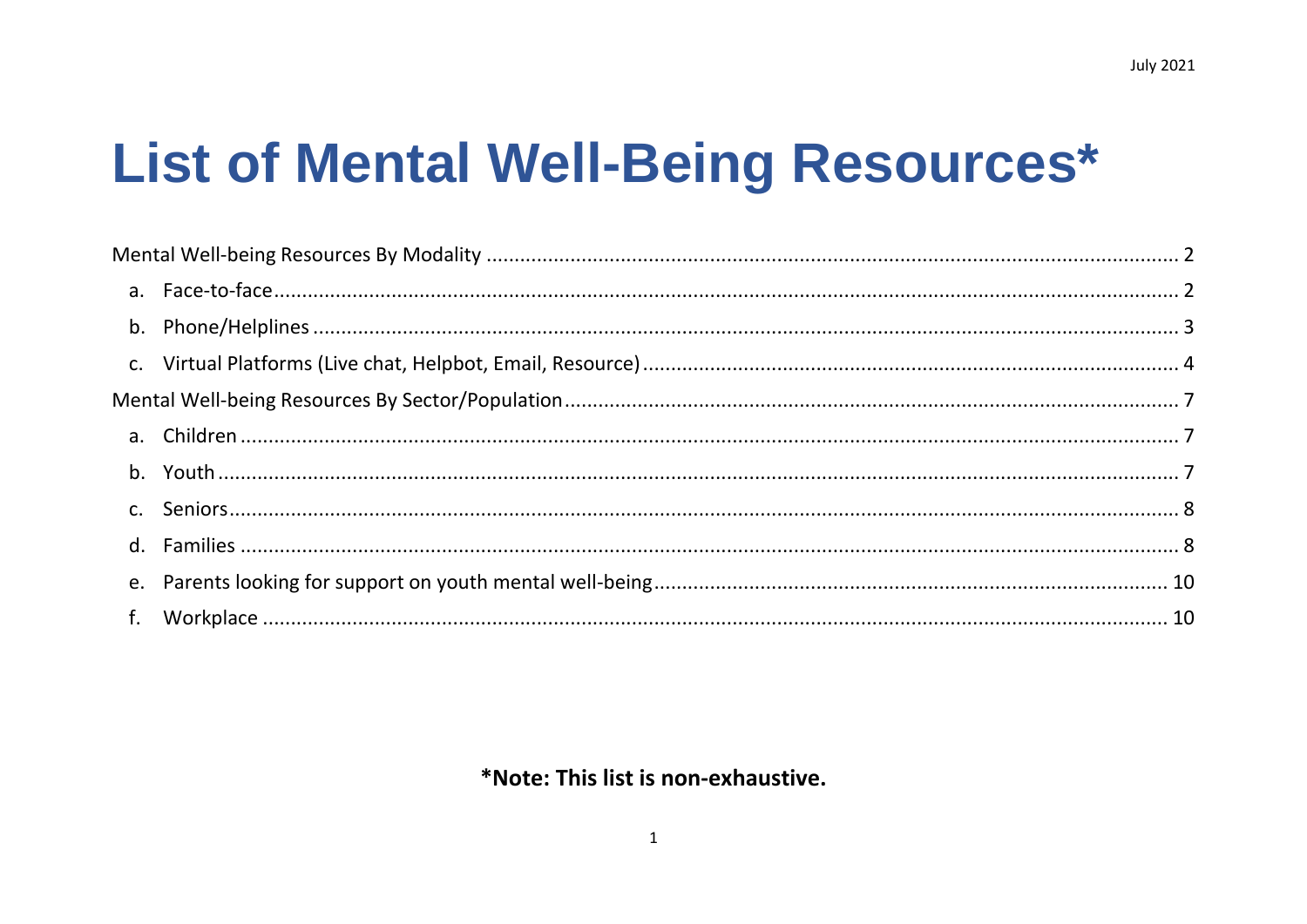# <span id="page-1-0"></span>**Mental Well-Being Resources By Modality**

#### **a. Face-to-face**

<span id="page-1-1"></span>

| <b>Service</b>                                   | <b>Target</b><br><b>Population</b>       | <b>Description</b>                                                                                                                                                                                                                                                                                                                                                                                                       | Website                               |
|--------------------------------------------------|------------------------------------------|--------------------------------------------------------------------------------------------------------------------------------------------------------------------------------------------------------------------------------------------------------------------------------------------------------------------------------------------------------------------------------------------------------------------------|---------------------------------------|
| Community<br>Health<br>Assessment<br>Team (CHAT) | Youth                                    | The Community Health Assessment Team (CHAT) provides confidential mental<br>health checks for young persons between 16 and 30 years old, who are currently<br>living in Singapore. They operate CHAT hub, a mental health centre located at<br>*SCAPE and maintains an online presence through their website and webCHAT<br>(see "virtual platforms").                                                                   | https://www.chat.ment<br>alhealth.sg/ |
| Care Corner<br>Counselling<br>Centre             | All                                      | Care Corner offers a wide range of programmes and services delivered through<br>various social service centres located island-wide. These include services for<br>children, youths, families and seniors, and mental health and counselling<br>services.                                                                                                                                                                 | https://www.carecorne<br>r.org.sg/    |
| Caregivers<br>Alliance<br>Limited (CAL)          | Caregivers                               | Dedicated to meeting the needs of caregivers of persons with mental health<br>issues through education, support network, crisis support, tailored services and<br>self-care enablement.                                                                                                                                                                                                                                  | https://www.cal.org.sg                |
| Club Heal                                        | All (specialising<br>in Muslim<br>needs) | Club HEAL provides psycho-education and supportive counselling to persons<br>with mental health issues and their families at our Mental Wellness Centres.<br>They also provide outreach programs to them and the general public. While Club<br>HEAL caters to the needs of Muslims, they welcome all persons with mental<br>illness, regardless of race or religion.                                                     | http://www.clubheal.or<br>g.sg/       |
| Singapore<br>Association<br>for Mental<br>Health | All                                      | SAMH provides a range of mental health services from community rehab,<br>stepdown residential care to employment services for persons with mental health<br>conditions.<br>SAMH currently runs the YouthReach programme that provides psycho-social<br>rehabilitation to children and youths (below 21 years old) with severe and / or<br>chronic mental health and re-integrate these children and youths back into the | https://www.samhealt<br>h.org.sg/     |
|                                                  |                                          | community.                                                                                                                                                                                                                                                                                                                                                                                                               |                                       |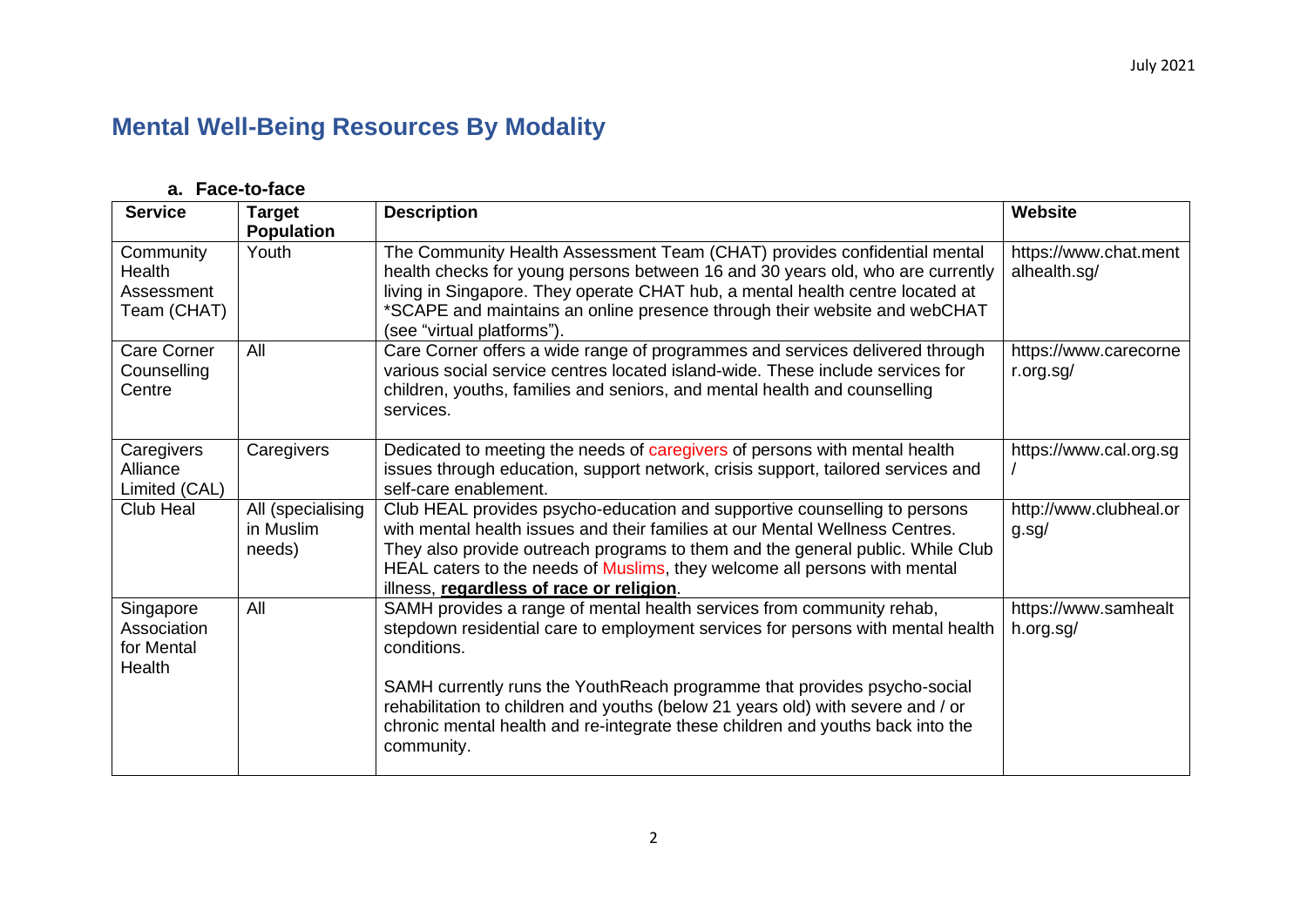| Family<br>Service<br>Centres<br>(FSC) | <b>Social Service</b><br>Support | The 48 Family Service Centres (FSCs) in Singapore serve as touchpoints for the<br>community. FSCs provide counselling and case management support for those<br>with socio-emotional needs, and bring in the relevant mental health services to<br>provide specialist support where needed. | https://www.msf.gov.s<br>g/policies/Strong-and-<br>Stable-<br>Families/Supporting-<br>Families/Pages/Famil<br>v-Service- |
|---------------------------------------|----------------------------------|--------------------------------------------------------------------------------------------------------------------------------------------------------------------------------------------------------------------------------------------------------------------------------------------|--------------------------------------------------------------------------------------------------------------------------|
|                                       |                                  |                                                                                                                                                                                                                                                                                            | Centres.aspx                                                                                                             |

### **b. Phone/Helplines**

<span id="page-2-0"></span>

| <b>Service</b>                              | <b>Area of Focus</b>                   | <b>Description</b>                                                                                                                                                                                            | <b>Hotline Number</b>      | <b>Operating Hours</b>                                        |
|---------------------------------------------|----------------------------------------|---------------------------------------------------------------------------------------------------------------------------------------------------------------------------------------------------------------|----------------------------|---------------------------------------------------------------|
| <b>Samaritans</b><br>of Singapore           | <b>Crisis Support</b>                  | SOS operates a 24-hour hotline to provide emotional support<br>for those in facing crisis or suicide risk                                                                                                     | 1800 221 4444              | 24 hours                                                      |
| (SOS)<br>Institute of<br>Mental<br>Health   | <b>Crisis Support</b><br>Mental Health | IMH's mental health hotline for those facing mental health<br>crisis.                                                                                                                                         | 1-767 (1-SOS)<br>6389 2222 | 24 Hours                                                      |
| National<br>CARE<br>Hotline                 | Psychological<br><b>First Aid</b>      | Dedicated hotline for providing psychological first aid to<br>Singaporeans.                                                                                                                                   | 1800 202 6868              | Mon to Sun: 8am -<br>12am                                     |
| <b>Care Corner</b><br>Counselling<br>Centre | <b>Mental Health</b>                   | Hotline for the Mandarin-speaking community facing mental<br>health problems or distressing family situations<br>For general enquiries, public can contact the centre at<br>63531180 or ccc@carecorner.org.sg | 1800 353 5800              | Mon to Sun: 1000 to<br>2200<br>(Excluding public<br>holidays) |
| <b>Tinkle Friend</b><br>Helpline            | <b>Mental Health</b><br>(Children)     | Provide support, advice and information to primary school<br>children in distress, especially in situations when their<br>parents or main caregivers are unavailable                                          | 1800 2744 788              | Mon to Fri: 1430 to<br>1700                                   |
| Help123<br>Cyber<br>Wellness<br>Hotline     | Cyberwellness                          | To address cyber wellness concerns faced by youths,<br>parents or educators                                                                                                                                   | 1800 612 3123              | Mon to Fri: 0900 to<br>1800<br>(Excluding public<br>holidays) |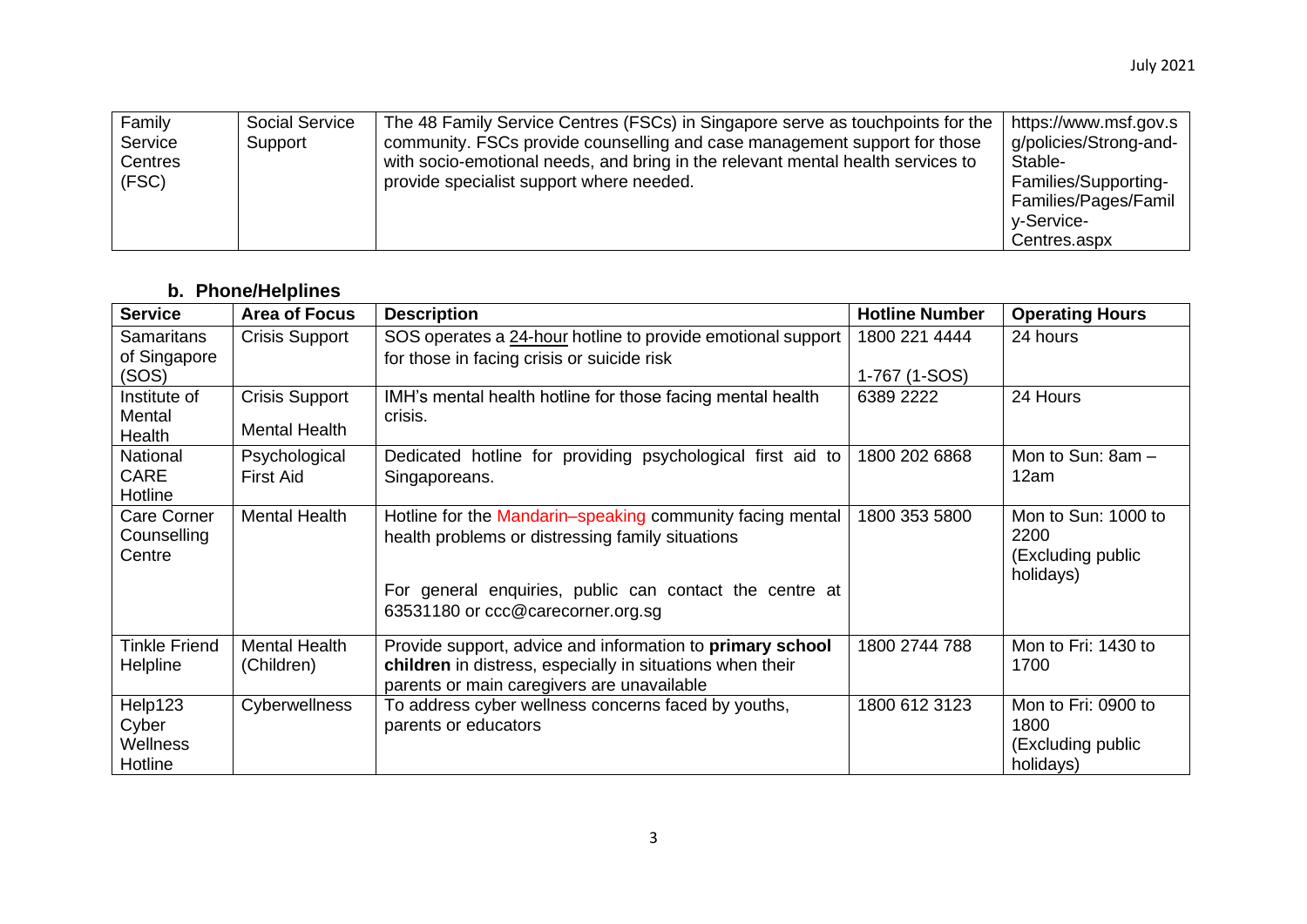| <b>TOUCHline</b>                                                      | <b>Mental Health</b><br>(Youth) | Emotional support and practical advice are rendered<br>through this youth helpline                                                             | 1800 377 2252 | Mon to Fri: 0900 to<br>1800                      |
|-----------------------------------------------------------------------|---------------------------------|------------------------------------------------------------------------------------------------------------------------------------------------|---------------|--------------------------------------------------|
| Hear4U                                                                | <b>Mental Health</b>            | Counselling via Whatsapp voice/text                                                                                                            | 6978 2728     | Mon to Fri: 1000 to<br>1700                      |
| Singapore<br>Silver Line by<br>Agency for<br>Integrated<br>Care (AIC) | Eldercare                       | Provide eldercare information to the caregivers and seniors<br>or to get connected to eldercare and caregiver support<br>services in Singapore | 1800 650 6060 | Mon to Fri: 0830 to<br>2030<br>Sat: 0830 to 1600 |

## **c. Virtual Platforms (Live chat, Helpbot, Email, Resource)**

<span id="page-3-0"></span>

| <b>Service</b>                   | <b>Area of Focus</b>                                  | <b>Description</b>                                                                                                                                                                                                                                                                                                                                                                   | Website                                                                                                           | <b>Operating Hours</b>                                             |
|----------------------------------|-------------------------------------------------------|--------------------------------------------------------------------------------------------------------------------------------------------------------------------------------------------------------------------------------------------------------------------------------------------------------------------------------------------------------------------------------------|-------------------------------------------------------------------------------------------------------------------|--------------------------------------------------------------------|
| SOS Care<br>Text and<br>Caremail | <b>Crisis</b><br>Intervention<br><b>Mental Health</b> | <b>LIVE CHAT; EMAIL</b><br>Care Text: A text-based service that provides emotional<br>support for those in distress via Facebook Messenger. This<br>service is manned by trained volunteers<br>Caremail: An alternative avenue of emotional support for<br>those who prefer to write in via email. This service is<br>manned by professional counsellors. Address:<br>pat@sos.org.sg | https://www.sos.o<br>rg.sg                                                                                        | [Live chat]<br>Mon to Thurs: 1800 to<br>0600.<br>Fri: 1800 to 2359 |
| <b>CHAT</b><br>webChat           | <b>Mental Health</b><br>(Youth)                       | <b>LIVE CHAT</b><br>Hosted on the Chat Website, webCHAT is a text-based<br>platform for people aged 16 and 30 years old to have<br>access to resources and seek help.                                                                                                                                                                                                                | https://livesupport<br>.imh.com.sg/CHA<br>T/CuteSoft Client<br>/CuteChat/Suppor<br>tClient.aspx?ID=i<br><u>mh</u> | Tues to Fri:<br>1300 to 2000                                       |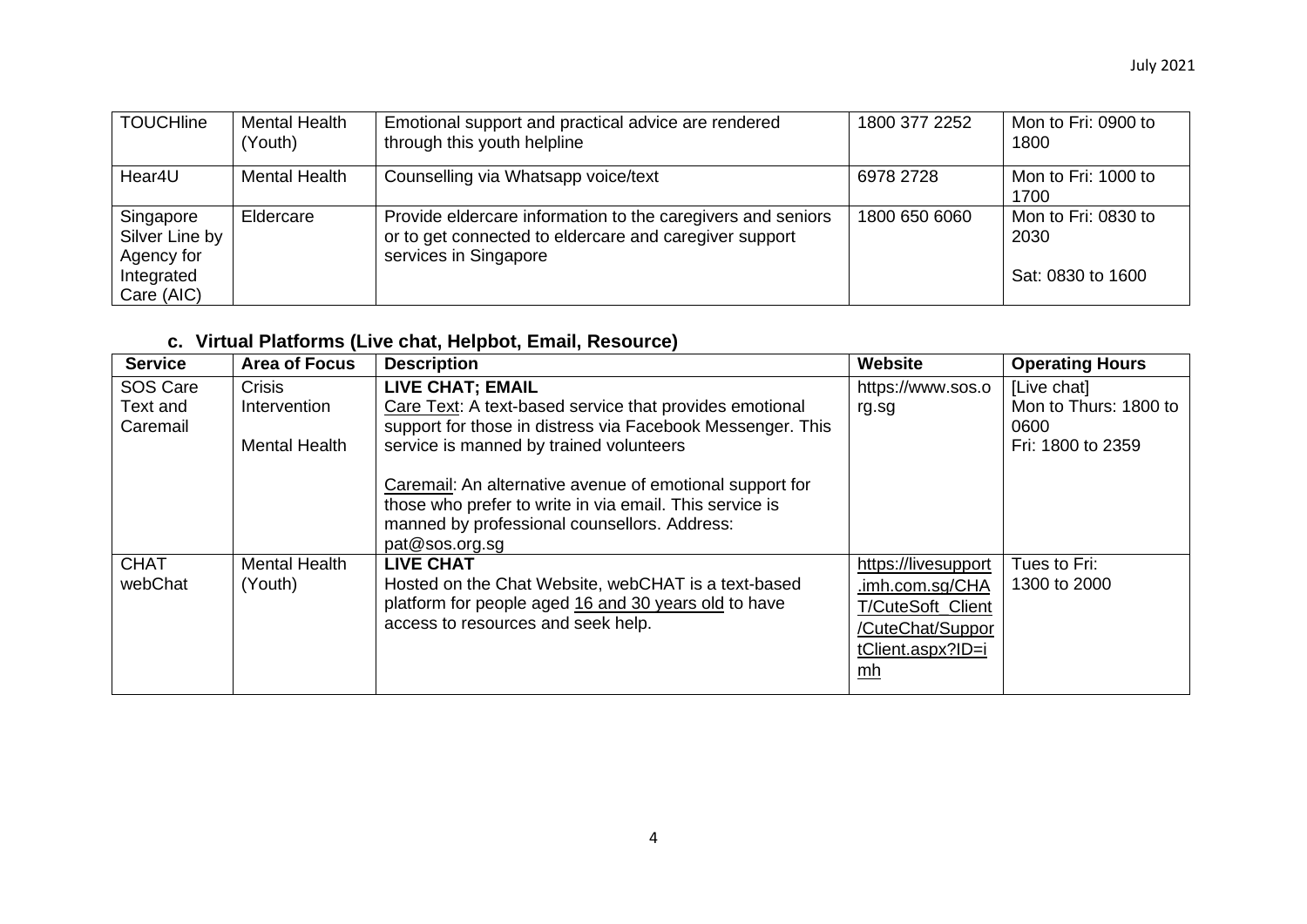| <b>Belle Helpbot</b>                                   | <b>Mental Health</b>                          | <b>HELPBOT</b><br>Belle, the Beyond the Label chatbot, is an interactive<br>platform that easily connects users to a comprehensive list<br>of mental health services based on keywords used by the<br>enquirer.                                                                                                                                                                                   | https://www.ncss.<br>gov.sg/our-<br>initiatives/beyond-<br>the-label/belle-<br>beyond-the-label-<br>helpbot# |                                                                                              |
|--------------------------------------------------------|-----------------------------------------------|---------------------------------------------------------------------------------------------------------------------------------------------------------------------------------------------------------------------------------------------------------------------------------------------------------------------------------------------------------------------------------------------------|--------------------------------------------------------------------------------------------------------------|----------------------------------------------------------------------------------------------|
| <b>Tinkle Friend</b><br><b>Online Chat</b>             | <b>Mental Health</b><br>(Children)            | <b>LIVE CHAT</b><br>Provide support, advice and information to primary school<br>children in distress, especially in situations when their<br>parents or main caregivers are unavailable                                                                                                                                                                                                          | www.tinklefriend.<br><u>sg</u>                                                                               | Mon to Thurs: 1430 to<br>1900<br>Fri: 1430 to 1700                                           |
| Fei Yue eC2                                            | <b>Mental Health</b><br>(Youth)               | <b>LIVE CHAT</b><br>eC2 is an online facility offering free counselling to youths.                                                                                                                                                                                                                                                                                                                | www.ec2.sg                                                                                                   | Mon to Fri: 1000 to<br>1200<br>Mon to Fri: 1400 to<br>1700<br>(Excluding public<br>holidays) |
| Community<br>Psychology<br>Hub's Online<br>counselling | Marital, divorce<br>and parenting<br>stresses | <b>LIVE CHAT; EMAIL</b><br>Clients can choose to remain anonymous over this platform.<br>If clients require more specialised support, counsellors will<br>help to refer them to the relevant services and resources.                                                                                                                                                                              | https://www.CPH<br>OnlineCounsellin<br>q.sq                                                                  | [For Live chat]<br>Mon to Fri:<br>0900 to 1800<br>(Excluding public<br>holidays)             |
| My Mental<br>Health<br>Microsite                       | Mental Well-<br>being<br><b>Resources</b>     | <b>RESOURCE</b><br>A resource hub that provides online mental health resources<br>such as mental health-related articles, online forums and<br>information on support groups to support one's mental<br>health during the COVID-19 period.<br>The website also has resources for specific groups such as<br>caregivers of children and elderly, working adults, persons<br>with disabilities etc. | www.stayprepare<br>d.sg/mymental<br>health                                                                   | <b>NA</b>                                                                                    |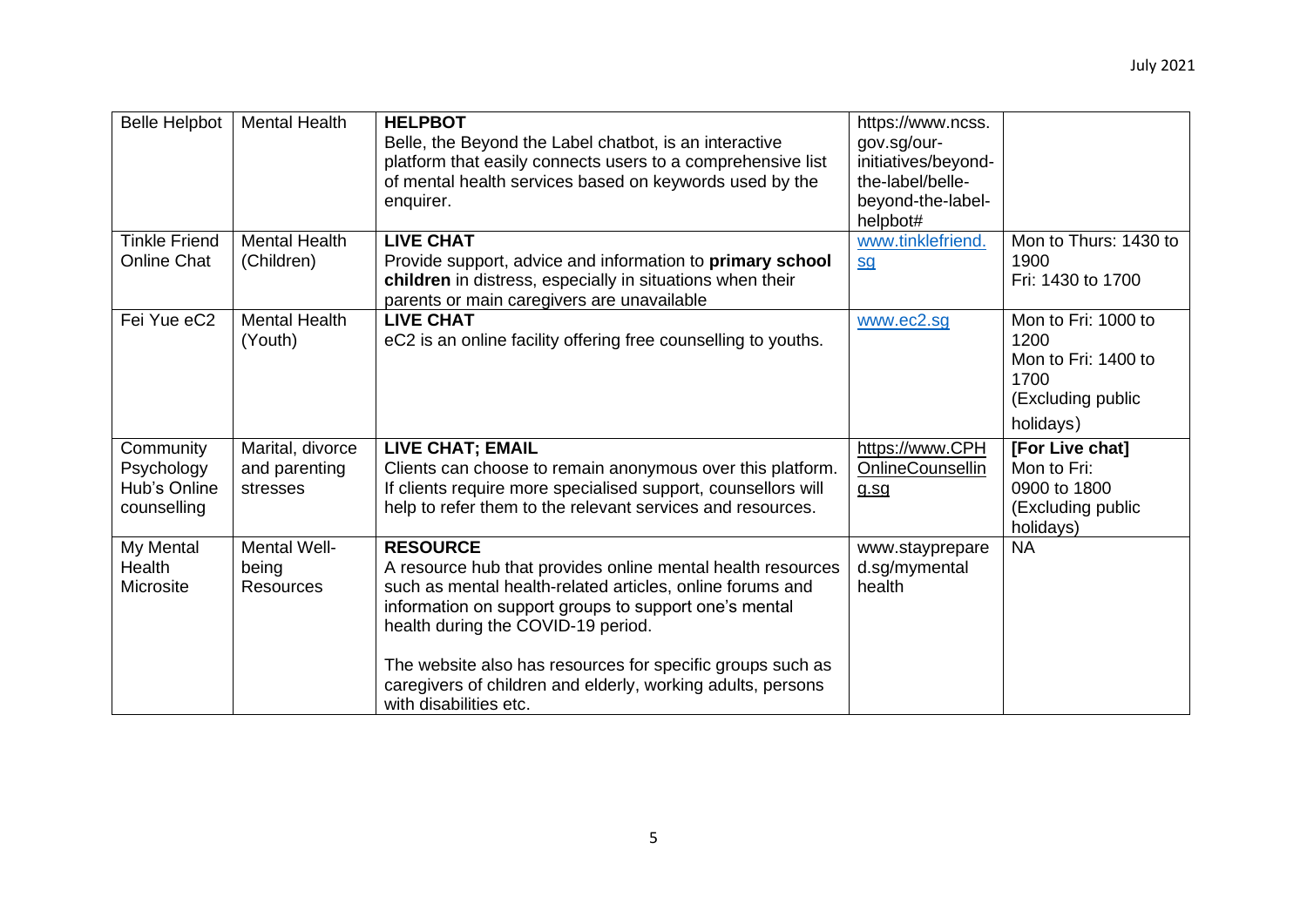| Help123<br>Cyber<br><b>Wellness</b> | Cyberwellness        | <b>EMAIL; RESOURCE</b><br>Cyberwellness resources can be found on the website.<br>Youths, parents and educators can also write into<br>counsellors at hello@help123.sg (response time: 3 working<br>days)                                                                                                                                                                                                                                                                                   | www.help123.sg  | <b>NA</b> |
|-------------------------------------|----------------------|---------------------------------------------------------------------------------------------------------------------------------------------------------------------------------------------------------------------------------------------------------------------------------------------------------------------------------------------------------------------------------------------------------------------------------------------------------------------------------------------|-----------------|-----------|
| Mindline                            | <b>Mental Health</b> | <b>HELPBOT; RESOURCE</b><br>One feature of this platform is a clinically validated self-<br>assessment tool, which provides users with a set of<br>recommended actions based on their assessed level of<br>stress and anxiety. Individuals are also able to chat with<br>Wysa, an emotionally intelligent AI chatbot, and access a<br>wide range of self-management and CBT (cognitive<br>behavioural therapy) exercises on the platform (only<br>available for people living in Singapore) | www.mindline.sq | 24/7      |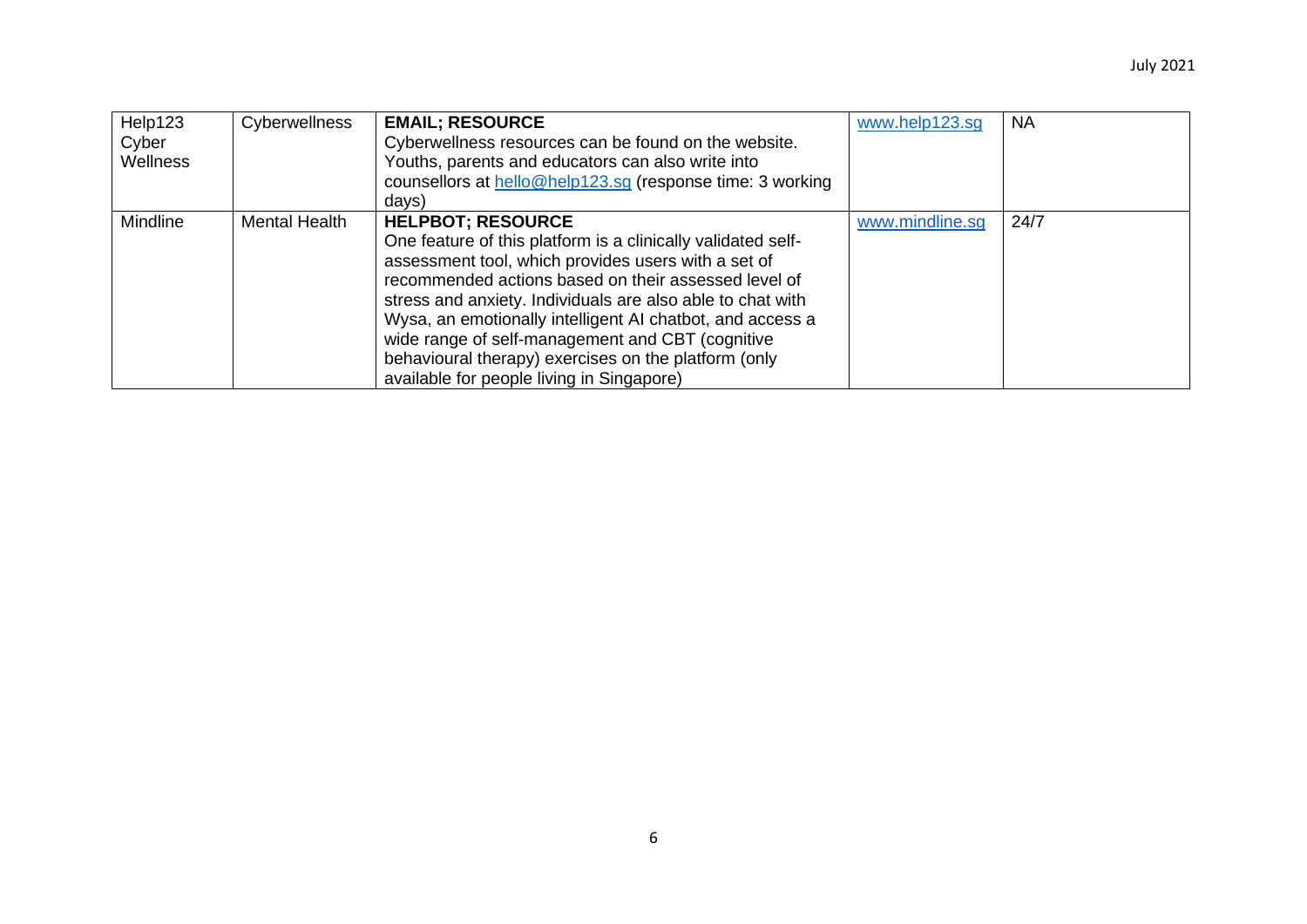# <span id="page-6-0"></span>**Mental Well-Being Resources By Sector/Population**

## **a. Children**

<span id="page-6-1"></span>

| <b>Service Provider</b>                | Service(s)                                 | <b>Description</b>                                                                                                                        | <b>Contact</b>          | <b>Operating Hours</b>                             |
|----------------------------------------|--------------------------------------------|-------------------------------------------------------------------------------------------------------------------------------------------|-------------------------|----------------------------------------------------|
| Singapore<br><b>Children's Society</b> | Tinkle Friend<br><b>Helpline</b>           | Provide support, advice and information to<br>primary school children in distress, especially<br>in situations when their parents or main | 1800 2744 788           | Mon to Fri: 1430<br>to 1700                        |
|                                        | <b>Tinkle Friend</b><br><b>Online Chat</b> | caregivers are unavailable                                                                                                                | www.tinklefrien<br>d.sg | Mon to Thurs:<br>1430 to 1900<br>Fri: 1430 to 1700 |

#### **b. Youth**

<span id="page-6-2"></span>

| <b>Service</b>                                             | Service(s)                        | <b>Description</b>                                                                                                                                                                                                                                                                                            | <b>Contact</b>                                                          | <b>Operating Hours</b>                                                                       |
|------------------------------------------------------------|-----------------------------------|---------------------------------------------------------------------------------------------------------------------------------------------------------------------------------------------------------------------------------------------------------------------------------------------------------------|-------------------------------------------------------------------------|----------------------------------------------------------------------------------------------|
| <b>Provider</b>                                            |                                   |                                                                                                                                                                                                                                                                                                               |                                                                         |                                                                                              |
| Community<br><b>Health</b><br>Assessment<br>Team<br>(CHAT) | Face-to-Face/Phone<br>assessments | The Community Health Assessment Team<br>(CHAT) provides confidential mental health<br>checks for young persons between 16 and 30<br>years old, who are currently living in<br>Singapore. They operate CHAT hub, a mental<br>health centre located at *SCAPE and<br>maintains an online presence through their | Number:<br>6493 6500<br>6493 6501<br>Email:<br>chat@mentalh<br>ealth.sg | By Appointment<br>https://www.chat.<br>mentalhealth.sg/g<br>et-help/make-<br>chat-referral/  |
|                                                            | webChat                           | website and webCHAT (see "virtual<br>platforms").                                                                                                                                                                                                                                                             | https://www.ch<br>at.mentalhealt<br>$h.\text{sq}/$                      | Tues to Sat:<br>1300 to 2000                                                                 |
| Fei Yue<br>Community<br><b>Services</b>                    | eC2                               | <b>LIVE CHAT</b><br>eC2 is an online facility offering free<br>counselling to youths.                                                                                                                                                                                                                         | www.ec2.sg                                                              | Mon to Fri: 1000<br>to 1200<br>Mon to Fri: 1400<br>to 1700<br>(Excluding public<br>holidays) |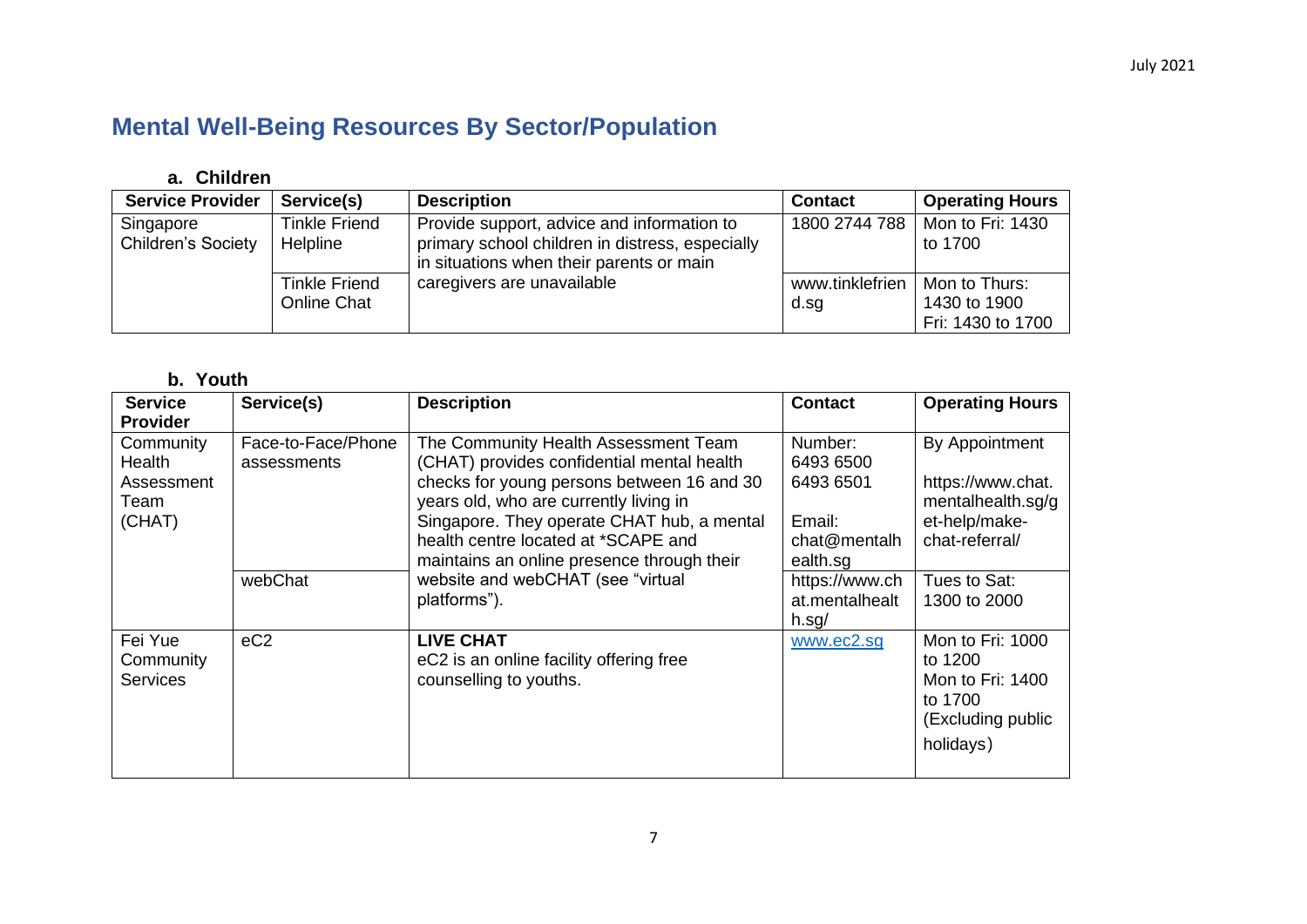| <b>TOUCH</b><br>Community<br><b>Services</b> | <b>TOUCHline</b>                     | Emotional support and practical advice are<br>rendered through this youth helpline                                        | 1800 377 2252             | Mon to Fri: 0900<br>to 1800                                   |
|----------------------------------------------|--------------------------------------|---------------------------------------------------------------------------------------------------------------------------|---------------------------|---------------------------------------------------------------|
|                                              | Help123<br>Cyberwellness<br>helpline | To address cyber wellness concerns faced by<br>youths, parents or educators.<br>Includes helpline, email counselling, and | 1800 612 3123             | Mon to Fri: 0900<br>to 1800<br>(Excluding public<br>holidays) |
|                                              | Help123.sg virtual<br>platform       | cyberwellness resources on website.                                                                                       | www.help123.<br><u>sq</u> | <b>NA</b>                                                     |

## **c. Seniors**

<span id="page-7-0"></span>

| <b>Service</b><br><b>Provider</b>      | Service(s)               | <b>Description</b>                                                                                                                             | <b>Contact</b> | <b>Operating Hours</b>      |
|----------------------------------------|--------------------------|------------------------------------------------------------------------------------------------------------------------------------------------|----------------|-----------------------------|
| Agency for<br>Integrated<br>Care (AIC) | Singapore Silver<br>Line | Provide eldercare information to the caregivers<br>and seniors or to get connected to eldercare<br>and caregiver support services in Singapore | 1800 650 6060  | Mon to Fri: 0830<br>to 2030 |
|                                        |                          |                                                                                                                                                |                | Sat: 0830 to 1600           |

## **d. Families**

<span id="page-7-1"></span>

| <b>Service</b>                                     | Service(s)                       | <b>Description</b>                                                                                                                                                                                                                                                                                  | <b>Contact</b>                                                                                                                       | <b>Operating Hours</b>               |
|----------------------------------------------------|----------------------------------|-----------------------------------------------------------------------------------------------------------------------------------------------------------------------------------------------------------------------------------------------------------------------------------------------------|--------------------------------------------------------------------------------------------------------------------------------------|--------------------------------------|
| <b>Provider</b>                                    |                                  |                                                                                                                                                                                                                                                                                                     |                                                                                                                                      |                                      |
| Ministry of<br>Social and<br>Family<br>Development | <b>Family Service</b><br>Centres | The 48 Family Service Centres (FSCs) in<br>Singapore serve as touchpoints for the<br>community. FSCs provide counselling and<br>case management support for those with<br>socio-emotional needs, and bring in the<br>relevant mental health services to provide<br>specialist support where needed. | https://www.m<br>sf.gov.sg/polici<br>es/Strong-and-<br>Stable-<br>Families/Supp<br>orting-<br>Families/Page<br>s/Family-<br>Service- | See individual<br><b>FSC</b> details |
|                                                    |                                  |                                                                                                                                                                                                                                                                                                     | Centres.aspx                                                                                                                         |                                      |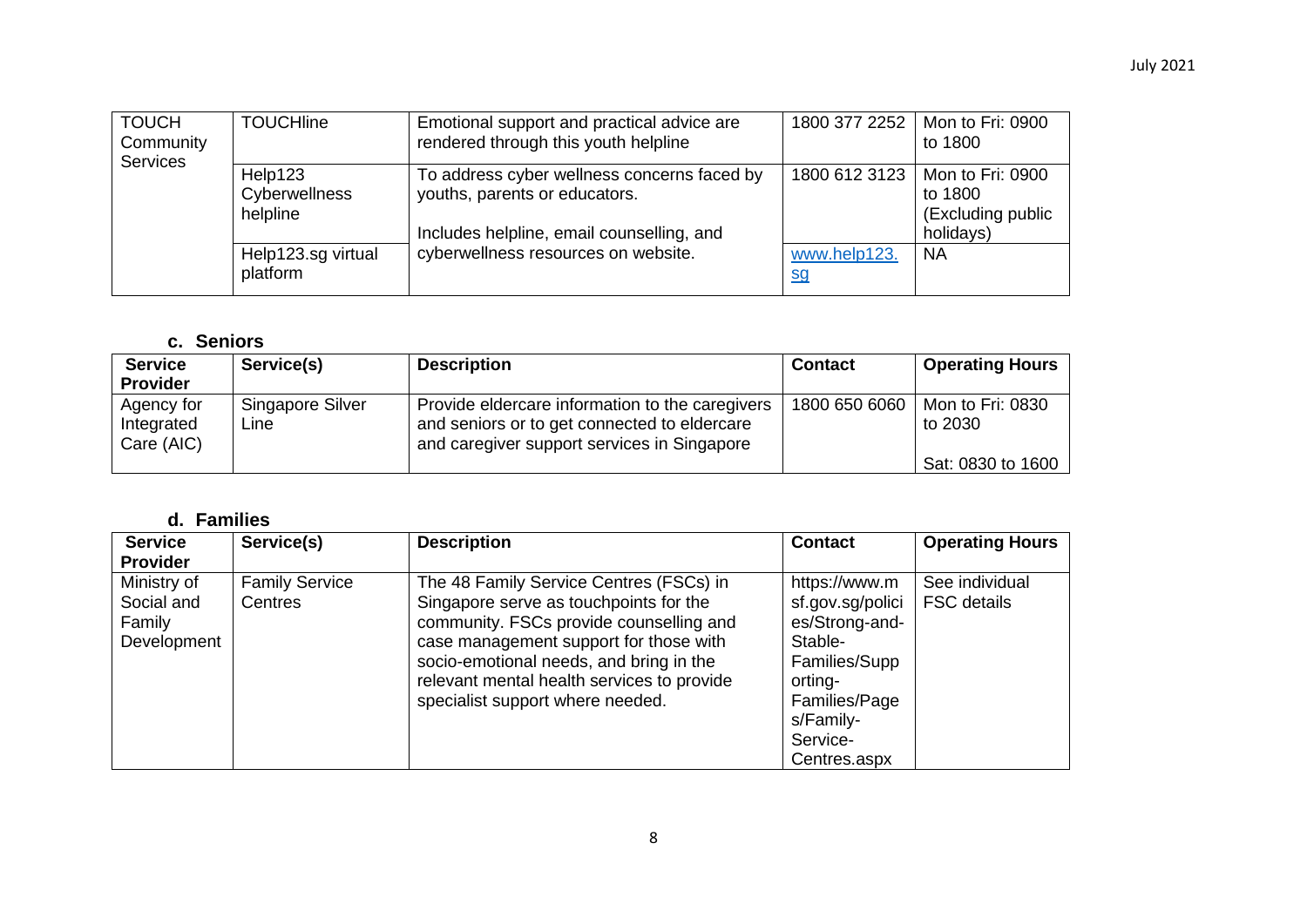|                                   | <b>Positive Parenting</b><br>Programme (Triple<br>P) | Triple P is a parenting programme that equips<br>parents with simple and practical strategies to<br>build strong, healthy relationships with their<br>child (up to age 16) and confidently manage<br>their child's behaviour.<br>Currently, Triple P is available via an e-<br>learning platform (Triple P Online – TPOL) or<br>via video conferencing platforms such as<br>Zoom. | https://www.m<br>sf.gov.sg/polici<br>es/Strong-and-<br>Stable-<br>Families/Supp<br>orting-<br>Families/Page<br>s/Parenting.as<br>px | <b>NA</b> |
|-----------------------------------|------------------------------------------------------|-----------------------------------------------------------------------------------------------------------------------------------------------------------------------------------------------------------------------------------------------------------------------------------------------------------------------------------------------------------------------------------|-------------------------------------------------------------------------------------------------------------------------------------|-----------|
| <b>Families for</b><br>Life (FFL) | Resources and<br>Campaigns on<br>Website             | Families for Life (FFL) has launched the FFL<br>movement with two key family causes:<br>#FFLShareTheCare – to show care and<br>a.<br>appreciation to one's family members.<br>#IChooseFamilyTime – to balance work<br>b.<br>and family commitments by intentionally<br>carving time out of one's daily schedule to<br>spend meaningful time with one's family.                    | https://familiesf<br>orlife.sg/Pages<br>/default.aspx                                                                               | <b>NA</b> |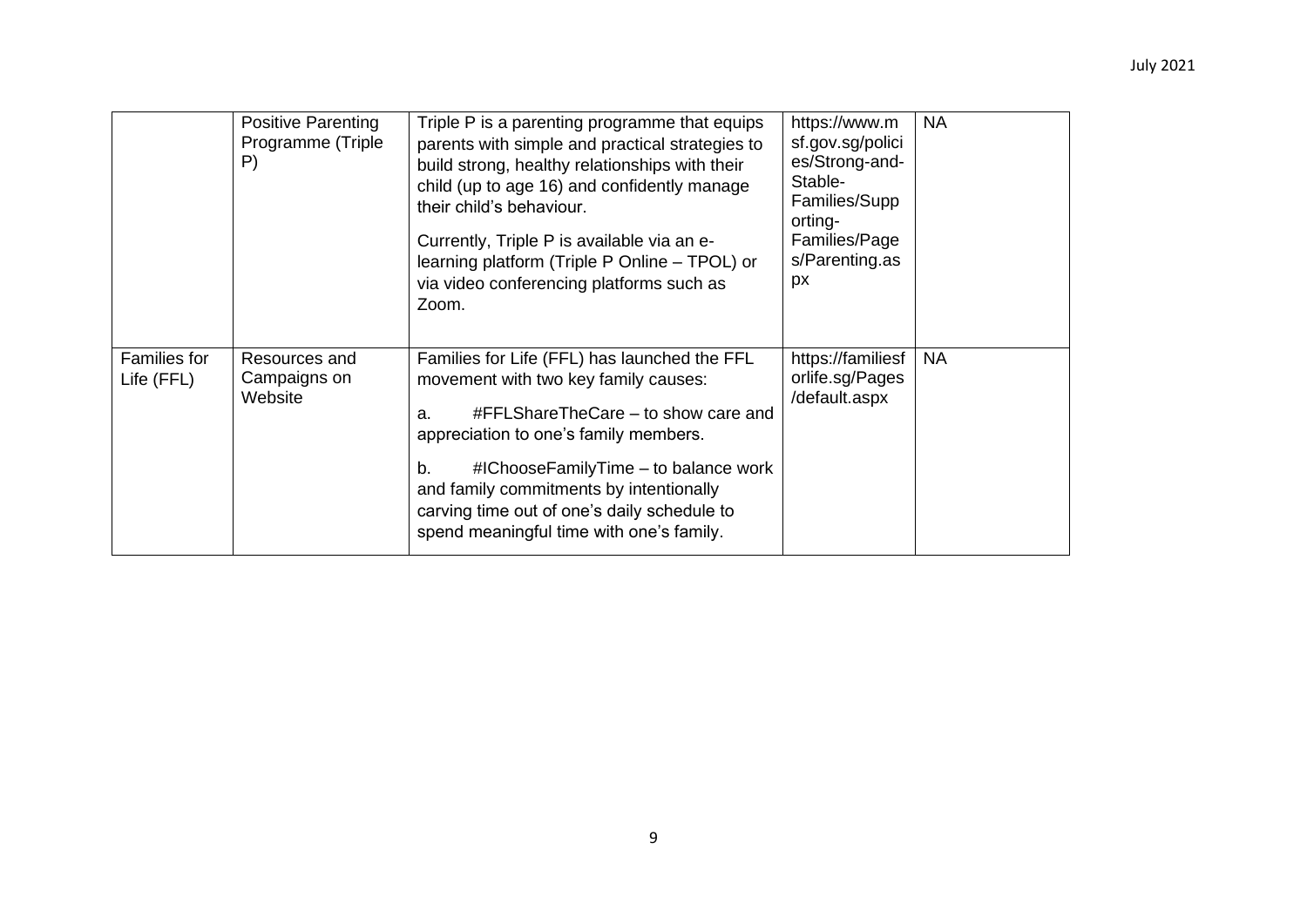**e. Parents looking for support on youth mental well-being**

<span id="page-9-0"></span>

| <b>Resource</b>                  |                                                                                                      |
|----------------------------------|------------------------------------------------------------------------------------------------------|
| <b>MOE Parent Kit</b>            | The MOE Parent Kit (https://www.moe.gov.sg/parentkit) and MOE Parents' Instagram                     |
| https://www.moe.gov.sg/parentkit | (@parentingwith.moesg) offer tips on how to provide social and emotional support to their children.  |
|                                  | MOE also organises regular 'Ask Me Anything About' Facebook Live sessions that help address parents' |
| <b>MOE Parents' Instagram</b>    | concerns on supporting their children's mental well-being.                                           |
| (@parentingwith.moesg)           | Parents can reach out to their children's schools for guidance and support in this area if needed.   |

#### **f. Workplace**

<span id="page-9-1"></span>

| <b>Resource/Initiative</b>                                 | <b>Description</b>                                                                                                                                                                                                                                                                                                                                                                                                                                                                                                        |
|------------------------------------------------------------|---------------------------------------------------------------------------------------------------------------------------------------------------------------------------------------------------------------------------------------------------------------------------------------------------------------------------------------------------------------------------------------------------------------------------------------------------------------------------------------------------------------------------|
| <b>HPB's Workplace Mental Health</b><br><b>Initiatives</b> | At workplaces, HPB runs a management training workshop to equip managers and human resource<br>personnel with the knowledge to recognise staff who are facing difficulties at work and may need help<br>and be supported by leaders at their workplace.                                                                                                                                                                                                                                                                   |
|                                                            | HPB also rolled out the Workplace Outreach Wellness (WOW) Package to help companies co-fund and<br>implement health promotion programmes such as mental wellness workshops to enable their staff to<br>better cope with stress at work.                                                                                                                                                                                                                                                                                   |
|                                                            | Interested employers can contact the HPB's assigned Project Managers to find out more about the<br>WOW package at workplace health programmes at https://www.hpb.gov.sg/workplace/workplace-<br>programmes/workplace-outreach-wellness-package                                                                                                                                                                                                                                                                            |
| Advisories on Mental Well-being                            | Ministry of Manpower (MOM), Ministry of Social and Family Development, Agency for Integrated Care,<br>Institute of Mental Health, and National Council of Social Service had jointly issued the inter-agency<br>advisory to guide employers and workers on the practical steps and counselling resources that can be<br>tapped on to support one's mental well-being during the COVID-19 period. The advisory can be<br>accessed at https://www.mom.gov.sg/covid-19/inter-agency-advisory-on-supporting-mental-well-being |
|                                                            | MOM, Singapore National Employers Foundation, and National Trades Union Congress have also jointly<br>issued a Tripartite advisory which sets out practical guidance on measures that employers could adopt                                                                                                                                                                                                                                                                                                               |